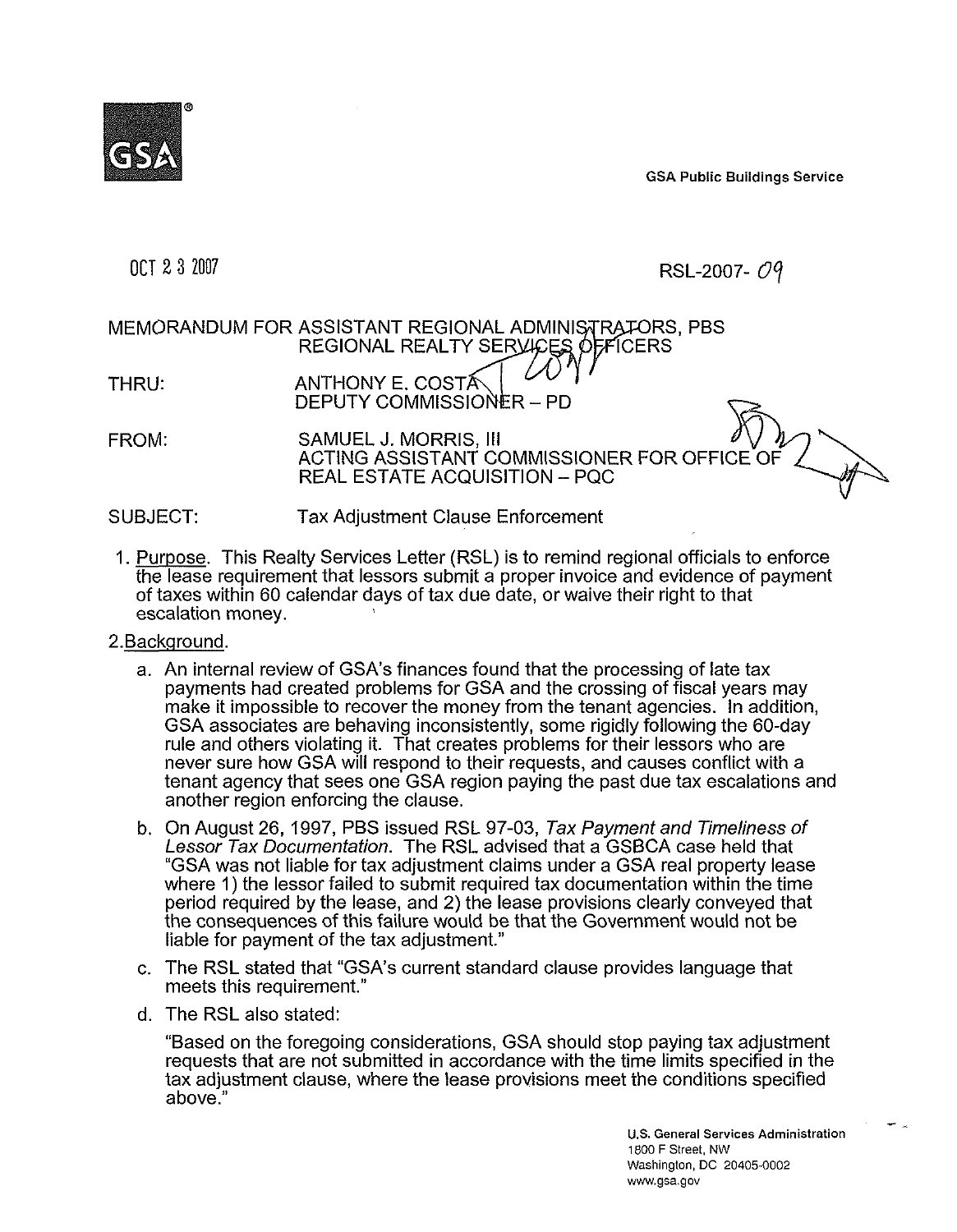- 3. Effective Date/Expiration Date. This RSL and instructions are effective 30 days after the date of signature and will expire 12 months from the date of issuance unless modified, cancelled, or reissued earlier.
- 4. Cancellation. None.
- 5. Applicability. This RSL applies to all real property leasing activities.
- 6. Instructions/Procedures.
	- a. Except as provided in paragraph c below, regional officials must not make payments to lessors when they submit their tax receipt and invoices more t han 60 calendar days after the date the tax payment is due from the lessor to th e taxing authority.
	- b. If regional officials can determine that in the past 2 years a "late" payment has been made, then a regional official must notify the lessor by letter that the l ease clause will be rigidly enforced for future tax increases.
	- c. If an invoice and/or tax receipts are received more than 60 days after the ta x late payment due date, the lessor has been paid after the 60-day period in t he past, and the lessor has not been notified of our intention to enforce this  $p$ rovision, regional officials must  $$ 
		- i. Consult with the Regional Counsel's office,
		- ii. With Counsel's concurrence, submit an exception report to the Rent Bill Management Office to make the late payment and to bill the agency, and
		- iii. The exception request must be accompanied by a letter to the lessor indicating that we will not honor late requests for paym ent in the future.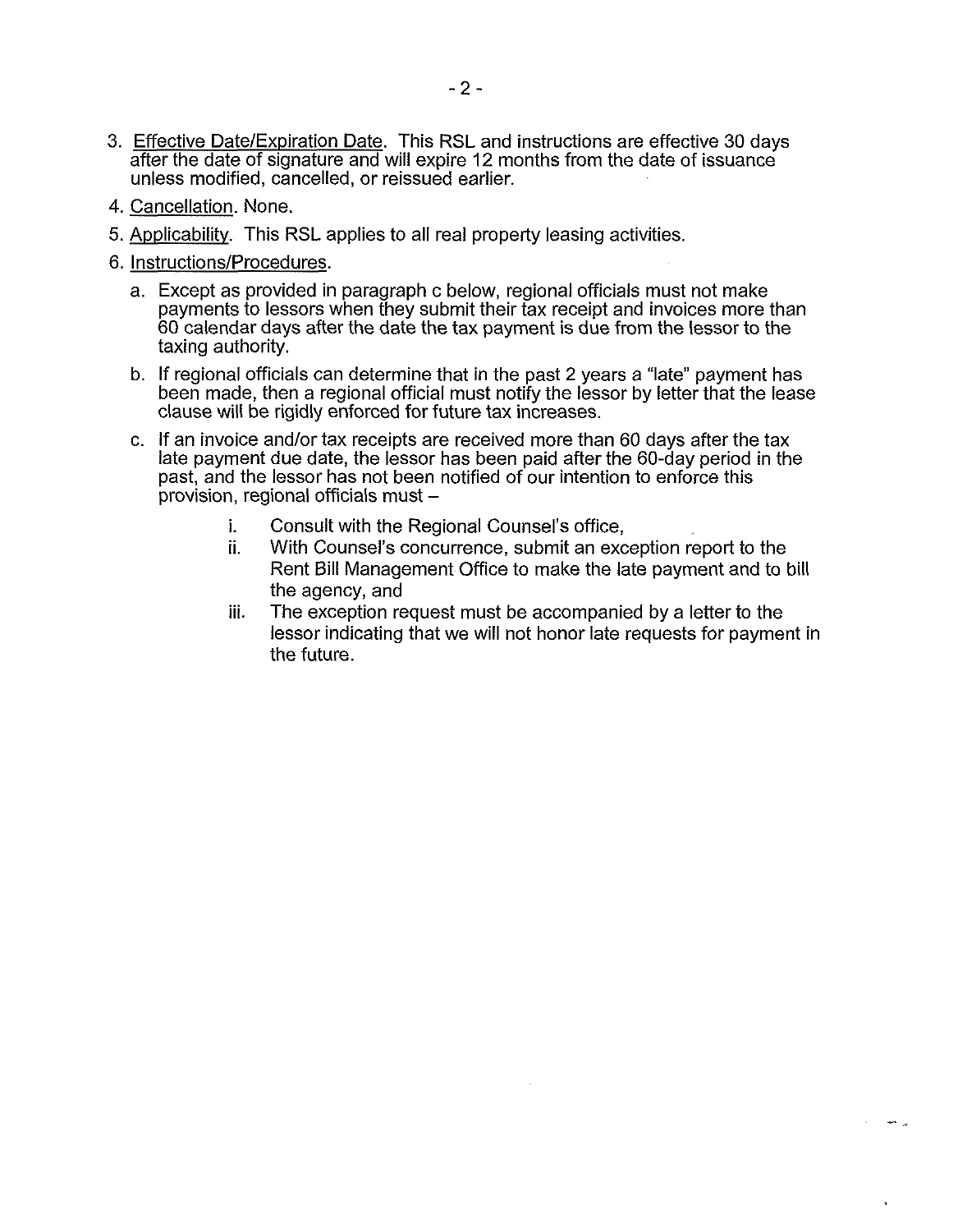$-$ 

## SAMPLE LETTER TO EXISTING LESSORS

[Date]

[Name] [Company] **[Address]** 

## RE: Return of tax reimbursement invoice

Dear [Name]:

On ( Date , 200 ), we received the copies of your real estate tax receipts and/or your invoice for the increase in real estate taxes over your base year (your Account #  $\bigcup$  for the year 20 (current year) for the property located at (address) and all all the seased under #GS-XXB- . We did not receive your (invoice, tax receipts, or base year tax receipts Choose appropriate option), within the 60 days after the tax payment is due from the lessor to the taxing authority as required in the lease; we are hereby returning the invoice and no payment will be processed.

The tax adjustment clause of your lease contract requires the submission of paid tax receipts for each year of the lease, beginning with the base year. It specifically states **"The Government shall be responsible for payment of any tax increase over the base year taxes only if the proper invoice and evidence of payment is submitted by the Lessor within sixty calendar days after the tax payment is due from the**  Lessor to the taxing authority." (confirm exact language in lease) "Proper invoice and evidence of payment" includes current year real estate tax invoice or invoices that must be submitted showing the assessed value, tax rate, property location, discount, etc. Attached to the current year's tax invoice must be the taxing authority's invoice or invoices for the contract base year. Submission of statements identifying amounts, without the proper documentation and taxing identification as listed above, is insufficient.

In addition to submission of a copy of the actual tax invoice, a proof of payment must accompany each request. You are still required, however, to submit all prior years' tax invoices, if you have not already done so, even though you would not be eligible for reimbursement for those years.

The General Services Administration applies this clause strictly and no longer waives any request from the 60-day provision. Please be advised that we will not be taking any reimbursement action on this invoice. In the future, please ensure timely submission of claims for tax reimbursement. If you have any further questions, please feel free to contact me on  $($ )  $\mathbf{u}$